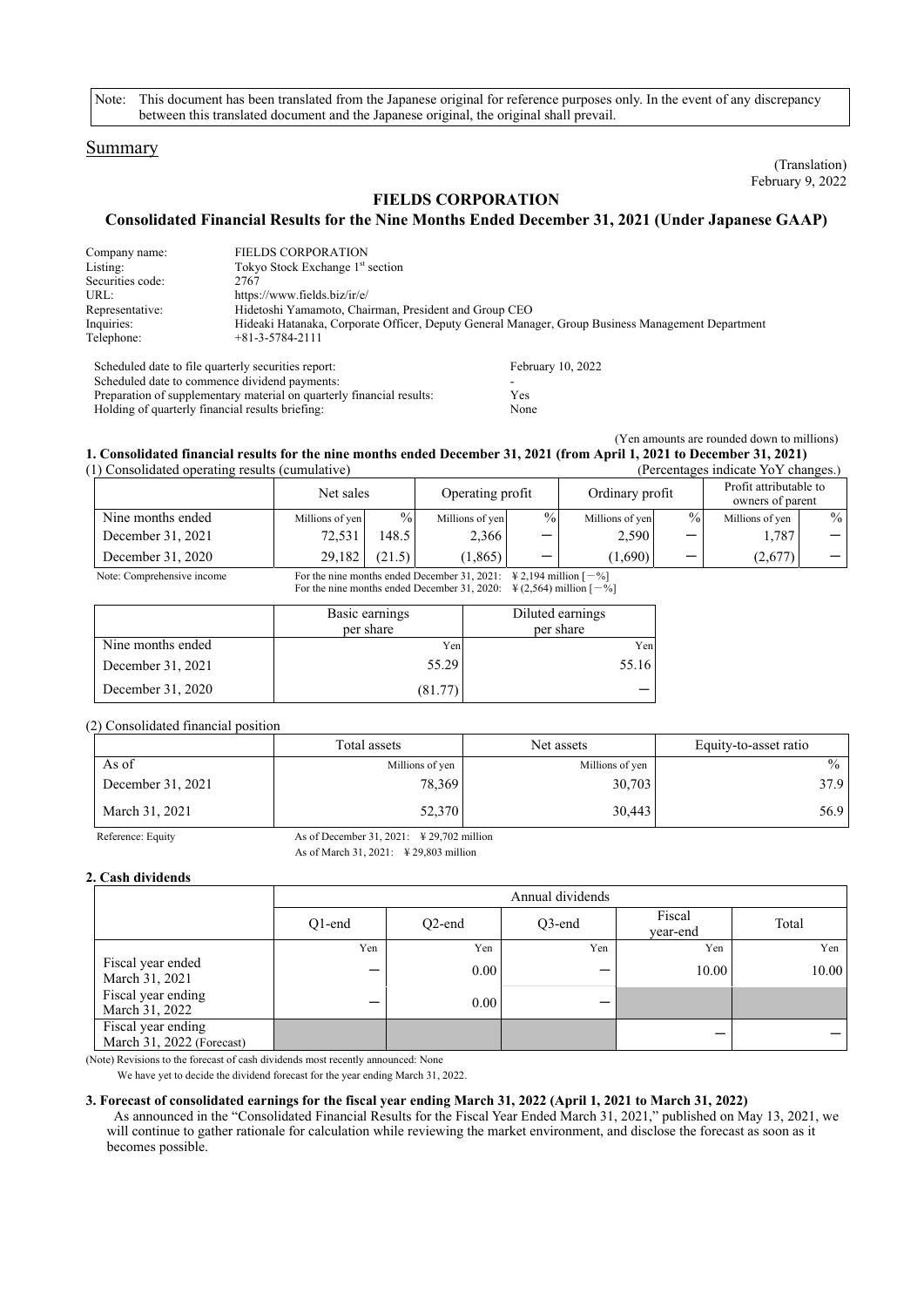**\*Notes**

- (1) Changes in significant subsidiaries during the period (changes in specified subsidiaries resulting in the change in scope of consolidation): None
- (2) Application of accounting methods specific to the preparation of quarterly consolidated financial statements: Yes
- (3) Changes in accounting policies, changes in accounting estimates, and restatement
	- (i) Changes in accounting policies due to revisions to accounting standards and other regulations: Yes
	- (ii) Changes in accounting policies due to reasons other than (3) (i): None
	- (iii) Changes in accounting estimates: None
	- (iv) Restatement: None
- (4) Number of issued shares (common shares)
	- (i) Total number of issued shares at the end of the period (including treasury shares)

| As of December 31, 2021 | 34,700,000 shares |
|-------------------------|-------------------|
| As of March $31, 2021$  | 34,700,000 shares |

(ii) Number of treasury shares at the end of the period  $\overline{A}$ s of December 31, 2021 2, 368,300 sh

| AS 01 December 31, $2021$ | $2,300,300$ shares |
|---------------------------|--------------------|
| As of March $31, 2021$    | 2,368,300 shares   |

(iii) Average number of shares outstanding during the period (cumulative from the beginning of the fiscal year)

| Nine months ended December 31, 2021 | 32,331,700 shares |
|-------------------------------------|-------------------|
| Nine months ended December 31, 2020 | 32,744,994 shares |

\* Quarterly financial results reports are exempt from quarterly review by certified public accountants or an audit corporation.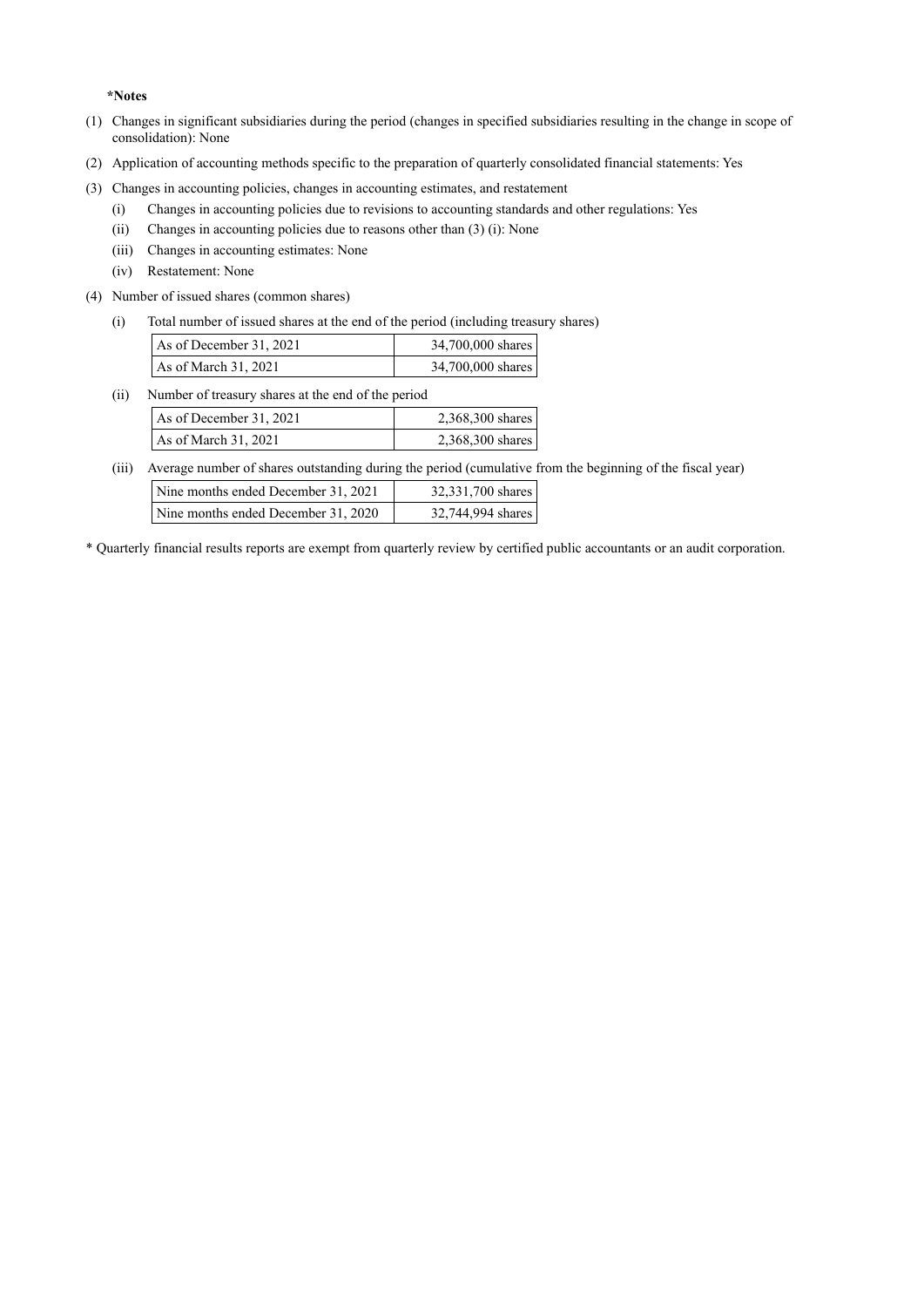# Table of contents of Attached Document

| (2) Ouarterly consolidated statements of income and consolidated statements of comprehensive income7 |  |
|------------------------------------------------------------------------------------------------------|--|
|                                                                                                      |  |
|                                                                                                      |  |
|                                                                                                      |  |
|                                                                                                      |  |
| (Application of the accounting method specific to quarterly consolidated financial statements) 10    |  |
|                                                                                                      |  |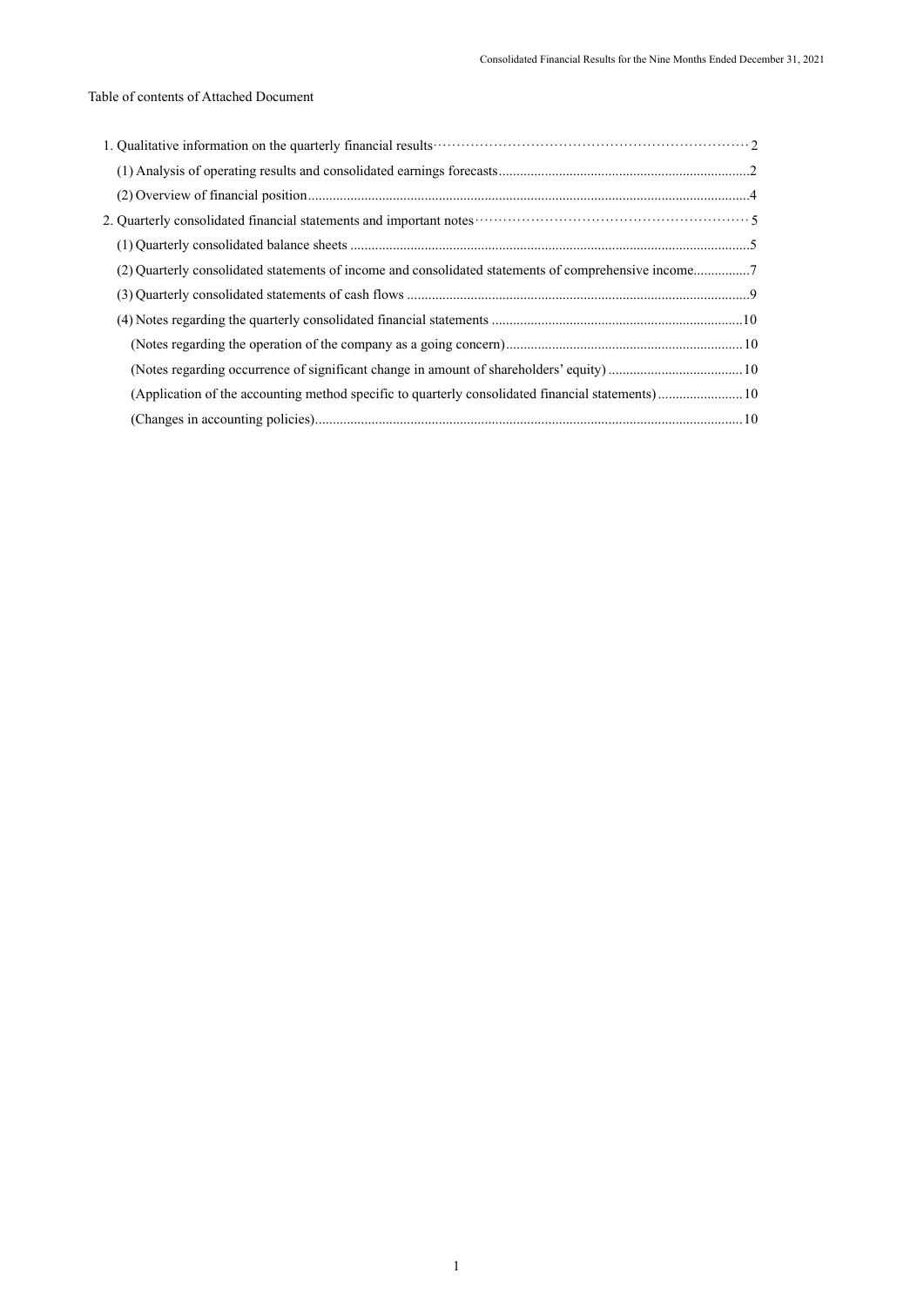#### 1. Qualitative information on the quarterly financial results

- (1) Analysis of operating results and consolidated earnings forecasts
	- i) Overview of Q3 (April-December)

In the fiscal year under review, we are taking a positive view of the changes in the public's entertainment and leisure needs during and after the COVID-19 pandemic and promoting our business based on the two major pillars of PS business and IP business, under our corporate philosophy of *The Greatest Leisure for All People*.

In our IP business, we are focusing on growing Tsuburaya Productions Co., Ltd. (hereinafter, "TPD") and Digital Frontier Inc. (hereinafter, "DF") into global IP companies. With regard to TPD, in addition to aggressively developing IP businesses centered on *Ultraman* IP, TPD is making progress in the development of large-scale new IP, shifting to digital domains, and overseas expansion mainly in China and other Asian countries, and North America. With regard to DF, it is making progress in initiatives aimed at new business domains as well as the visual field, making use of its CG/VFX video production technologies. In the PS business, we are leveraging the sales capabilities of FIELDS CORPORATION (hereinafter, "FIELDS Corp."), the industry's largest distributor, to build a business foundation that can secure efficient earnings and sustained growth. The group has been making steady progress in business plans in each of these business areas.

The initiatives of each business and group company in Q3 of the current fiscal year are as follows.

TPD's merchandising business, particularly in China and other Asian countries, and the domestic licensing business have been steady, and contributed to earnings in response to the increased value resulting from a variety of measures, particularly in *Ultraman* series. In the video business, *ULTRAMAN* season 2 will begin distribution on Netflix and other platforms from April 14, 2022, and *SHIN ULTRAMAN*, produced and written by Hideaki Anno, will be released on May 13, 2022. TPD continues to work steadily toward the release of these works. In the digital business domain, in addition to the joint business with NTT DOCOMO, INC. and its proprietary e-commerce website, TPD continues to actively innovate new businesses that combine the company's IP and digital technologies, such as *INTO THE STORY*, an immersive live attraction where customers experience interactive stories online, something that could not be realized with conventional video products or stage performance.

DF continues to experience steady growth with CG video production centered on major domestic gaming companies, and VFX video production collaboration with Netflix. In addition, amidst growing expectations for the utilization of digital twins and 3D models and digital spaces in general, DF has been working with Unicast Inc. on the development of *KSIN*, a remote customer service system utilizing high-definition 3DCG avatars. The service has already been adopted as part of a program undertaken by NEXCO EAST (East Nippon Expressway Company Limited), and further developments are underway for practical application.

In Q3 (October to December), FIELDS Corp., which operates the PS business, sold one pachinko title *NEON GENESIS EVANGELION -Roar for tomorrow-*, and two pachislot titles *PACHISLOT GANTZ KIWAMI THE SURVIVAL GAME* and *Pachislot MONSTER HUNTER: WORLDTM GOLD HUNTING*, to deliver 64,000 units in total as shown in Table 1 below. In particular, the Bisty-brand pachinko *Neon Genesis Evangelion -Roar for tomorrow-* has been highly anticipated by halls and fans, and has been operating at an extremely high level since its delivery in December. The machine was the first pachinko machine to adopt a handle in the center of the chassis, called a "Smart Handle." As a result, the number of units delivered in Q3 cumulative period totaled 142,000 units and is trending steadily. In addition, FIELDS Corp. is steadily preparing to provide a stable supply of merchandise that meets the needs of the future market environment and combines customer satisfaction for fans with increased profitability for pachinko halls.

| Delivery time  | <b>Brand</b>   | Major delivered title                                      | Units sold             |
|----------------|----------------|------------------------------------------------------------|------------------------|
|                | OK!!           | PACHINKO GANTZ KIWAMI                                      |                        |
| Q1             | OK!!           | PACHINKO ULTRAMAN TARO 2                                   |                        |
|                | NewGin         | P BERSERK Musou                                            | 50,000 units           |
|                | Enterrise      | PACHISLOT Hyakkaryouran SAMURAI GIRLS                      |                        |
|                | <b>Bisty</b>   | P Uchū Senkan Yamato 2202 Ai no Senshi-tachi               |                        |
| Q <sub>2</sub> | Daiichi Shokai | S Ushio & TORA -A flash of thunder spear-                  | 27,000 units           |
|                | <b>Bisty</b>   | NEON GENESIS EVANGELION - Roar for tomorrow-               |                        |
| Q <sub>3</sub> | Spiky          | PACHISLOT GANTZ KIWAMI THE SURVIVAL GAME                   | $64,000$ units         |
|                | Enterrise      | Pachislot MONSTER HUNTER: WORLD <sub>TM</sub> GOLD HUNTING |                        |
|                |                |                                                            | Total of 142,000 units |

[Table 1: Major delivered titles for Q3 cumulative period]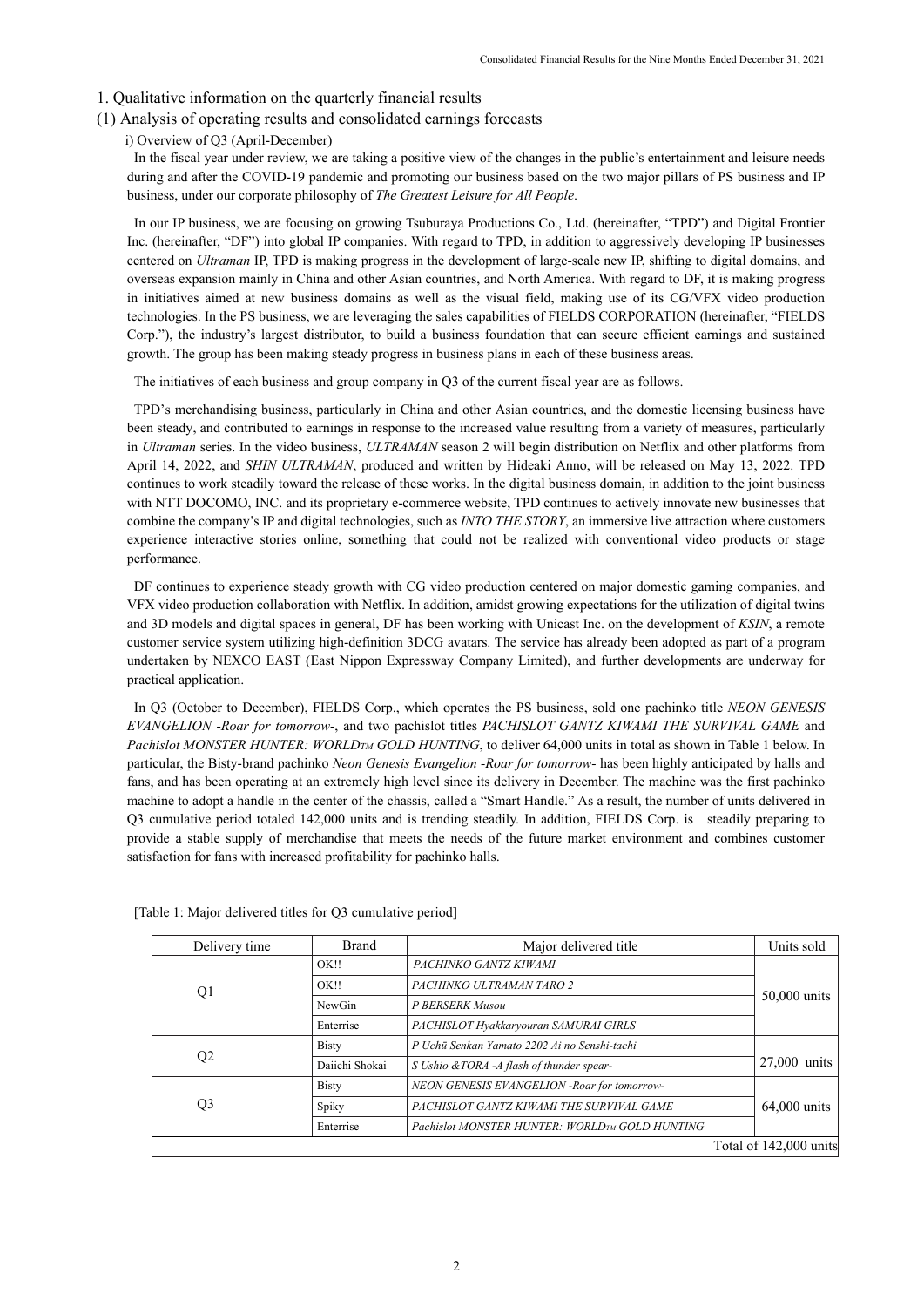Consequently, consolidated results for Q3 cumulative period of the current fiscal year were net sales ¥72,531 million (up 148.5% YoY), operating profit ¥2,366 million (up ¥4,232 million YoY), ordinary profit¥2,590 million (up ¥4,281 million YoY), and profit attributable to owners of parent ¥1,787 million (up ¥4,465 million YoY).

Among these, non-consolidated results of TPD were net sales ¥3,847 million (up 49.1% YoY), operating profit ¥1,075 million (up 220.4% YoY), ordinary profit ¥1,086 million (up 213.8% YoY), and profit ¥910 million (up 408.6% YoY). In addition, the non-consolidated results of FIELDS Corp. were net sales ¥64,299 million (up 177.3% YoY), operating profit ¥1,005 million (up ¥3,489 million YoY), ordinary profit ¥1,217 million (up ¥3,385 million YoY), and profit ¥1,264 million (up ¥4,012 million YoY).

The performance of other group companies also progressed as planned.

ii) Full-year outlook

In IP business and the PS business, we expect steady progress in Q4 (January to March).

TPD is expected to show steady growth in the domestic licensing business, centered on *Ultraman* series, and the merchandising business, centered on China and other Asian countries. In January 2022, *Ultraman* was adopted for VR demonstration content of "Real Motion Capture," an advanced technology developed by NTT DOCOMO, INC. that enables large-scale distribution of content with a high sense of immersion in VR spaces. In addition, TPD is strategically conducting research and initiatives for metaverse-related businesses, including the selection of *ULTRAMAN* as the first content to be provided by Rakuten NFT, an NFT marketplace service launched by Rakuten Group, Inc.

Regarding DF, conventional video production of CGs, VFX and others are expected to remain firm. Against the background of recent wide-ranging expectations across multiple industries for the utilization of the metaverse and digital virtual spaces in general, the creative capabilities of high-quality 3D models (such as avatars and assets) cultivated by DF has garnered attention from industries other than conventional entertainment video production, and is creating and expanding new business opportunities. DF is strategically taking advantage of this opportunity to formulate medium-to-long-term strategies and promote business planning in order to become a growth engine.

FIELDS Corp. has been receiving additional orders of the pachinko machine *NEON GENESIS EVANGELION -Roar for tomorrow-*from many pachinko halls since January, as it has remained at a high level of operation. In addition, it has begun sales of the Bisty-brand pachislot *NEON GENESIS EVANGELION -Resonance of souls-* and the Spiky-brand pachislot *BLACK LAGOON ZERO bullet MAX*. Model certification test for other scheduled machines has already been completed. FIELDS Corp. is working to maximize the number of units by introducing products to market at the optimal time, while assessing the operating conditions in the marketplace.

The other group companies are also showing steady performance.

We have not determined the forecast for the fiscal year ending March 31, 2022 at this time in order to identify the impact on the market of the recent rapid expansion of COVID-19 variants. We will continue to collect rationale for calculations while reviewing the market environment, and disclose the forecast as soon as it becomes possible.

(Note 1) All figures in this report are based on our estimates.

(Note 2) Merchandise names in this report are trademarks or registered trademarks of each company.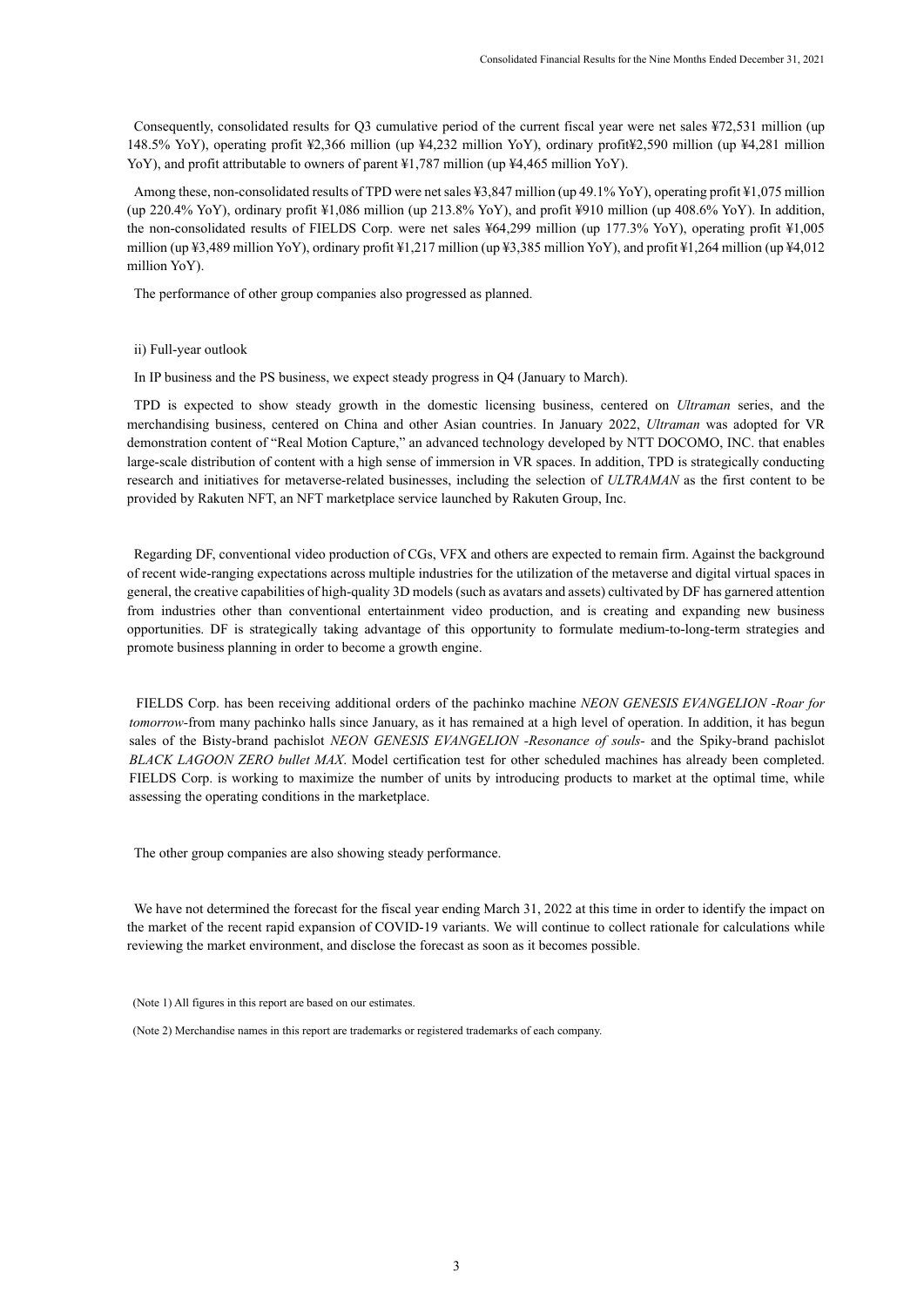#### (2) Overview of financial position

(Assets)

Current assets increased by ¥25,385 million from the end of the previous fiscal year to ¥64,532 million. This was mainly due to an increase in trade receivables.

Property, plant and equipment increased by ¥237 million from the end of the previous fiscal year to ¥4,509 million. This was mainly due to an increase in land.

Intangible assets decreased by ¥101 million from the end of the previous fiscal year to ¥2,526 million. This was mainly due to a decline in goodwill.

Investments and other assets increased by ¥477 million from the end of the previous fiscal year to ¥6,800 million. This was mainly due to an increase in investments in capital.

Consequently, assets increased by ¥25,999 million from the end of the previous fiscal year to ¥78,369 million.

### (Liabilities)

Current liabilities increased by ¥28,445 million from the end of the previous fiscal year to ¥39,340 million. This was mainly due to an increase in trade payables.

Non-current liabilities decreased by ¥2,706 million from the end of the previous fiscal year to ¥8,325 million. This was mainly due to a decrease in long-term borrowings.

Consequently, liabilities increased by ¥25,738 million from the end of the previous fiscal year to ¥47,665 million.

#### (Net assets)

Net assets increased by ¥260 million from the end of the previous fiscal year to ¥30,703 million. This was mainly due to an increase in non-controlling interests.

#### (Analysis of cash flows)

Cash and cash equivalents (hereinafter referred to as "cash") for the Q3 of the current fiscal year increased by ¥890 million from the end of the previous fiscal year to ¥25,400 million.

#### (Cash flows from operating activities)

Net cash provided by operating activities was ¥4,176 million (¥4,865 million provided in the same period of the previous fiscal year). This was mainly attributable to profit before income taxes of ¥2,863 million, an increase in trade payables of ¥22,333 million, and an increase in trade receivables of ¥20,450 million.

## (Cash flows from investing activities)

Net cash used in investing activities was ¥1,218 million (¥917 million used in the same period of the previous fiscal year). This was mainly due to payments for investments in capital of ¥1,199 million, purchase of non-current assets of ¥911 million, proceeds from sale of investment securities of ¥488 million, and proceeds from sale of shares of subsidiaries and associates of ¥319 million.

## (Cash flows from financing activities)

Net cash used in financing activities was ¥2,083 million (¥3,749 million used in the same period of the previous fiscal year). This was mainly due to repayments of long-term borrowings of ¥3,150 million, an increase in short-term borrowings of ¥1,210 million, and cash dividends paid of ¥322 million.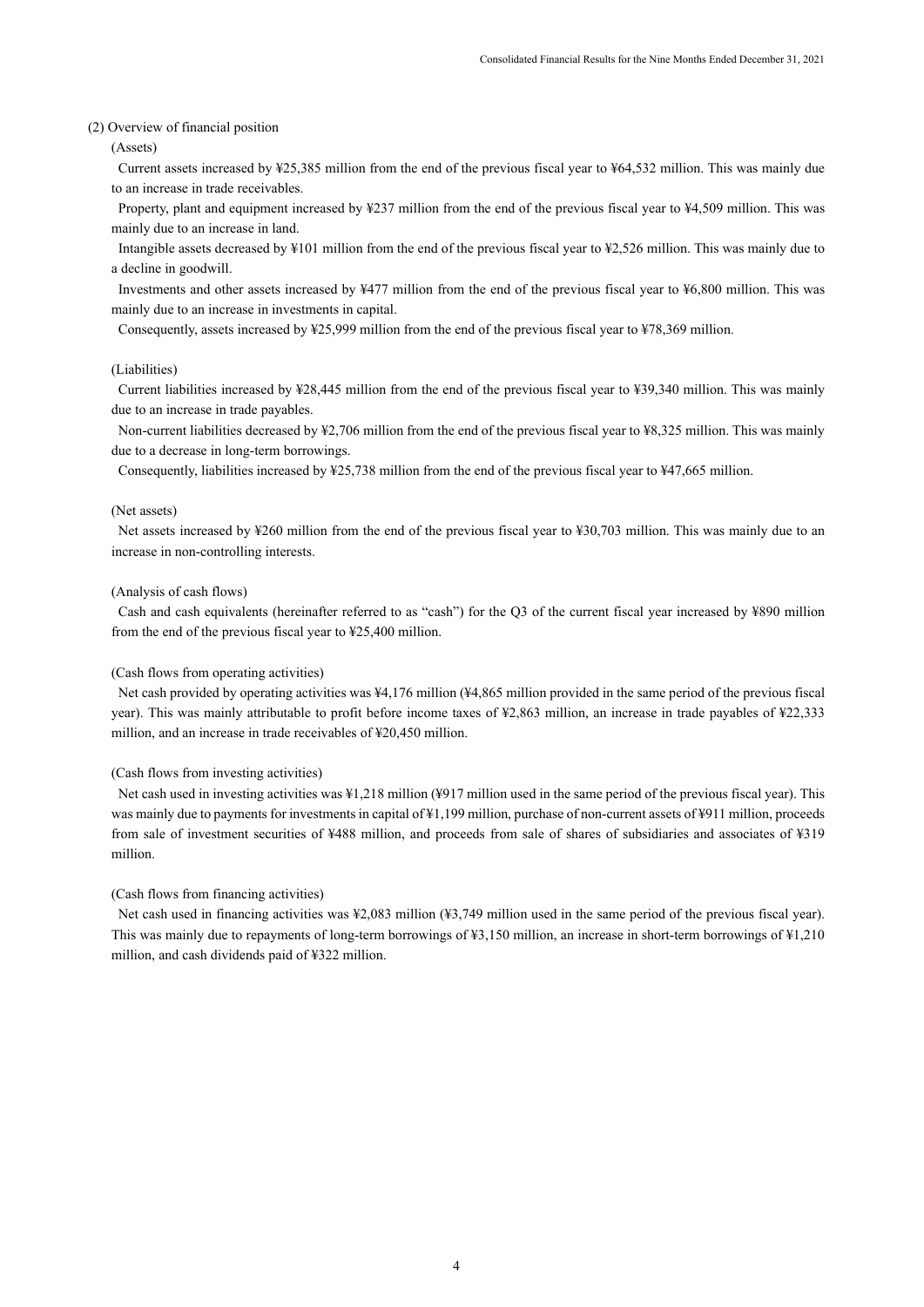# 2. Quarterly consolidated financial statements and important notes

# (1) Quarterly consolidated balance sheets

|                                                          |                                       | (Unit: Millions of yen)                  |
|----------------------------------------------------------|---------------------------------------|------------------------------------------|
|                                                          | Previous consolidated                 | Q3 of current consolidated               |
|                                                          | fiscal year<br>(as of March 31, 2021) | fiscal year<br>(as of December 31, 2021) |
| Assets                                                   |                                       |                                          |
| Current assets                                           |                                       |                                          |
| Cash and deposits                                        | 24,610                                | 25,500                                   |
| Notes and accounts receivable - trade                    | 5,325                                 |                                          |
| Notes and accounts receivable - trade, and               |                                       |                                          |
| contract assets                                          |                                       | 25,646                                   |
| Electronically recorded monetary claims - operating      | 67                                    | 720                                      |
| Merchandise and finished goods                           | 700                                   | 388                                      |
| Work in process                                          | 3,589                                 | 3,034                                    |
| Raw materials and supplies                               | 1,901                                 | 2,090                                    |
| Other                                                    | 3,024                                 | 7,239                                    |
| Allowance for doubtful accounts                          | (71)                                  | (86)                                     |
| Total current assets                                     | 39,147                                | 64,532                                   |
| Non-current assets                                       |                                       |                                          |
| Property, plant and equipment                            |                                       |                                          |
| Land                                                     | 1,645                                 | 1,922                                    |
| Other                                                    | 2,626                                 | 2,586                                    |
| Total property, plant and equipment                      | 4,272                                 | 4,509                                    |
| Intangible assets                                        |                                       |                                          |
| Goodwill                                                 | 1,875                                 | 1,686                                    |
| Other                                                    | 752                                   | 840                                      |
| Total intangible assets                                  | 2,628                                 | 2,526                                    |
| Investments and other assets                             |                                       |                                          |
|                                                          |                                       |                                          |
| Investment securities                                    | 1,803                                 | 1,440                                    |
| Long-term loans receivable                               | 457                                   | 235                                      |
| Other                                                    | 4,469                                 | 5,390                                    |
| Allowance for doubtful accounts                          | (408)                                 | (265)                                    |
| Total investments and other assets                       | 6,322                                 | 6,800                                    |
| Total non-current assets                                 | 13,223                                | 13,836                                   |
| Total assets                                             | 52,370                                | 78,369                                   |
| Liabilities                                              |                                       |                                          |
| <b>Current liabilities</b>                               |                                       |                                          |
| Notes and accounts payable - trade                       | 3,610                                 | 26,411                                   |
| Short-term borrowings                                    | 253                                   | 1,466                                    |
| Current portion of long-term borrowings                  | 3,863                                 | 3,555                                    |
| Income taxes payable                                     | 100                                   | 509                                      |
| Provision for bonuses                                    | 288                                   | 136                                      |
| Provision for bonuses for directors (and other officers) | 14                                    | 9                                        |
| Other                                                    | 2,764                                 | 7,250                                    |
| Total current liabilities                                | 10,895                                | 39,340                                   |
| Non-current liabilities                                  |                                       |                                          |
| Long-term borrowings                                     | 6,837                                 | 4,196                                    |
| Retirement benefit liability                             | 770                                   | 810                                      |
| Asset retirement obligations                             | 861                                   | 800                                      |
| Other                                                    | 2,561                                 | 2,519                                    |
| Total non-current liabilities                            | 11,031                                | 8,325                                    |
| <b>Total liabilities</b>                                 | 21,927                                | 47,665                                   |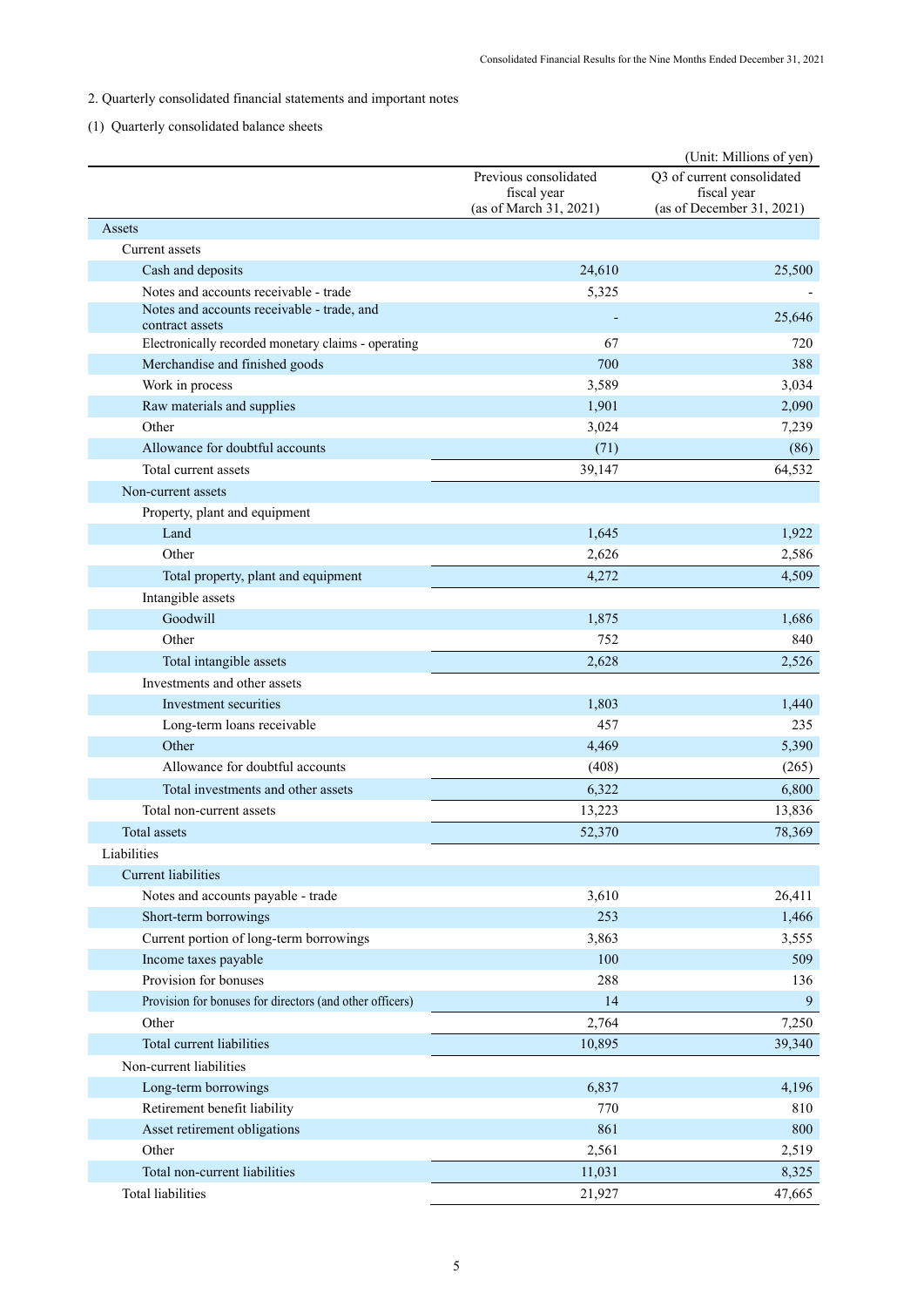|                                                       |                                                                | (Unit: Millions of yen)                                                |
|-------------------------------------------------------|----------------------------------------------------------------|------------------------------------------------------------------------|
|                                                       | Previous consolidated<br>fiscal year<br>(as of March 31, 2021) | Q3 of current consolidated<br>fiscal year<br>(as of December 31, 2021) |
| Net assets                                            |                                                                |                                                                        |
| Shareholders' equity                                  |                                                                |                                                                        |
| Share capital                                         | 7,948                                                          | 7,948                                                                  |
| Capital surplus                                       | 7,579                                                          | 7,579                                                                  |
| Retained earnings                                     | 16,104                                                         | 16,087                                                                 |
| Treasury shares                                       | (1,946)                                                        | (1,946)                                                                |
| Total shareholders' equity                            | 29,686                                                         | 29,669                                                                 |
| Accumulated other comprehensive income                |                                                                |                                                                        |
| Valuation difference on available-for-sale securities | 116                                                            | 37                                                                     |
| Foreign currency translation adjustment               |                                                                |                                                                        |
| Remeasurements of defined benefit plans               | (0)                                                            | (6)                                                                    |
| Total accumulated other comprehensive income          | 117                                                            | 32                                                                     |
| Share acquisition rights                              | 7                                                              | 23                                                                     |
| Non-controlling interests                             | 632                                                            | 978                                                                    |
| Total net assets                                      | 30,443                                                         | 30,703                                                                 |
| Total liabilities and net assets                      | 52,370                                                         | 78,369                                                                 |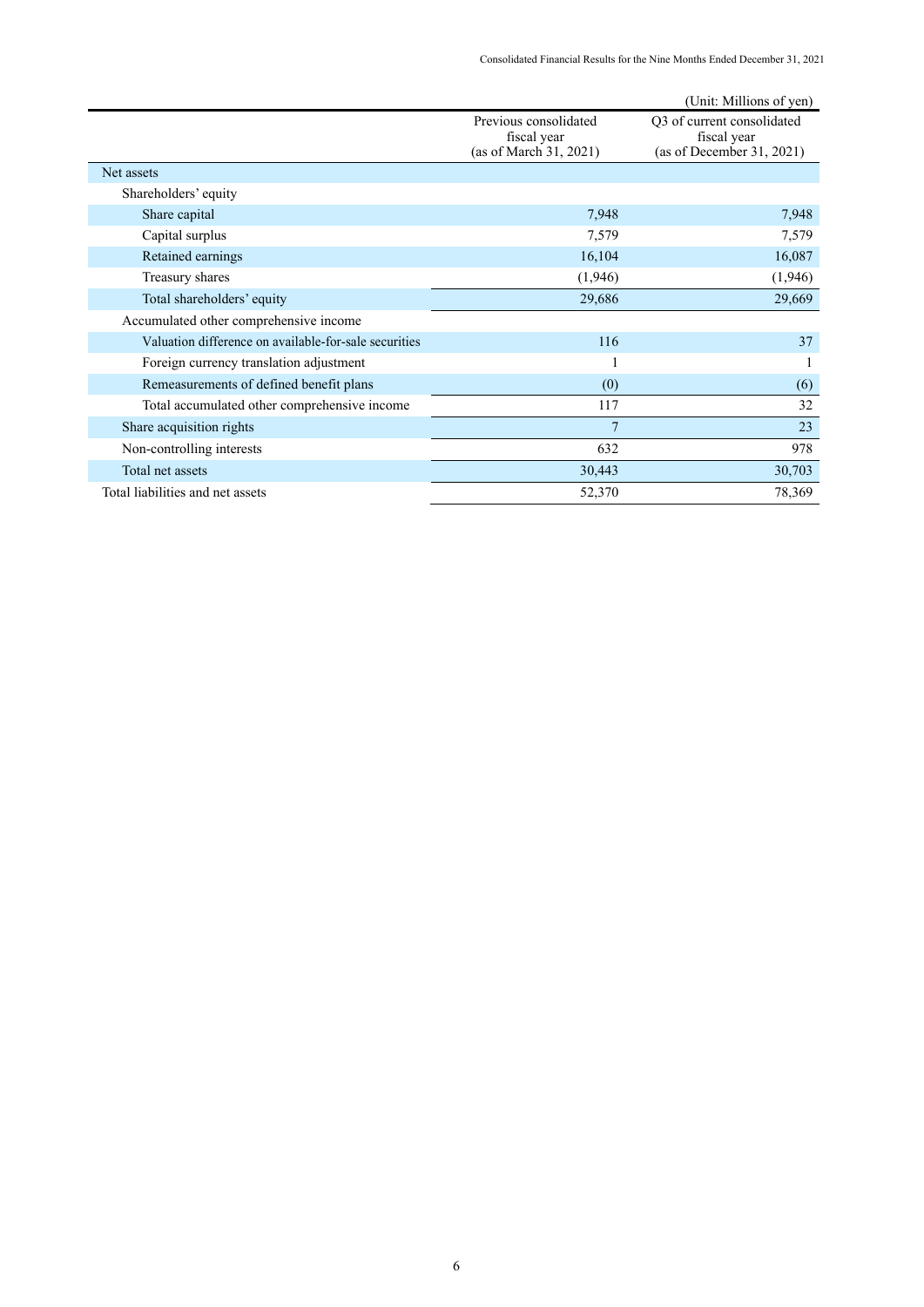(2) Quarterly consolidated statements of income and consolidated statements of comprehensive income

Quarterly consolidated statements of income

Nine months ended December 31, 2021

|                                                               |                                                                                | (Unit: Millions of yen)                                                        |
|---------------------------------------------------------------|--------------------------------------------------------------------------------|--------------------------------------------------------------------------------|
|                                                               | Nine months<br>ended December 31, 2020<br>(April 1, 2020 to December 31, 2020) | Nine months<br>ended December 31, 2021<br>(April 1, 2021 to December 31, 2021) |
| Net sales                                                     | 29,182                                                                         | 72,531                                                                         |
| Cost of sales                                                 | 22,027                                                                         | 61,155                                                                         |
| Gross profit                                                  | 7,154                                                                          | 11,375                                                                         |
| Selling, general and administrative expenses                  | 9,019                                                                          | 9,009                                                                          |
| Operating profit (loss)                                       | (1,865)                                                                        | 2,366                                                                          |
| Non-operating income                                          |                                                                                |                                                                                |
| Interest income                                               | $\overline{4}$                                                                 | 2                                                                              |
| Dividend income                                               | $\overline{2}$                                                                 | 1                                                                              |
| Purchase discounts                                            | 14                                                                             | 154                                                                            |
| Share of profit of entities accounted for using equity method | 182                                                                            | 42                                                                             |
| Distributions from investments                                | 12                                                                             | 20                                                                             |
| Other                                                         | 93                                                                             | 91                                                                             |
| Total non-operating income                                    | 309                                                                            | 312                                                                            |
| Non-operating expenses                                        |                                                                                |                                                                                |
| Interest expenses                                             | 71                                                                             | 61                                                                             |
| Provision of allowance for doubtful accounts                  | 28                                                                             | 17                                                                             |
| Other                                                         | 34                                                                             | $\overline{9}$                                                                 |
| Total non-operating expenses                                  | 133                                                                            | 87                                                                             |
| Ordinary profit (loss)                                        | (1,690)                                                                        | 2,590                                                                          |
| Extraordinary income                                          |                                                                                |                                                                                |
| Gain on sale of non-current assets                            | $\overline{0}$                                                                 | $\mathbf{0}$                                                                   |
| Gain on sale of investment securities                         |                                                                                | 231                                                                            |
| Gain on sale of shares of subsidiaries and associates         |                                                                                | 121                                                                            |
| Other                                                         |                                                                                | 1                                                                              |
| Total extraordinary income                                    | $\overline{0}$                                                                 | 356                                                                            |
| <b>Extraordinary</b> losses                                   |                                                                                |                                                                                |
| Loss on retirement of non-current assets                      | 10                                                                             | 20                                                                             |
| Loss on litigation                                            | 10                                                                             | 18                                                                             |
| Losses from coronavirus disease (COVID-19)                    | 609                                                                            | 43                                                                             |
| Other                                                         | $\mathfrak{p}$                                                                 | $\perp$                                                                        |
| Total extraordinary losses                                    | 634                                                                            | 84                                                                             |
| Profit (loss) before income taxes                             | (2,324)                                                                        | 2,863                                                                          |
| Income taxes                                                  | 267                                                                            | 585                                                                            |
| Profit (loss)                                                 | (2,592)                                                                        | 2,277                                                                          |
| Profit (loss) attributable to non-controlling interests       | 85                                                                             | 489                                                                            |
| Profit (loss) attributable to owners of parent                | (2,677)                                                                        | 1,787                                                                          |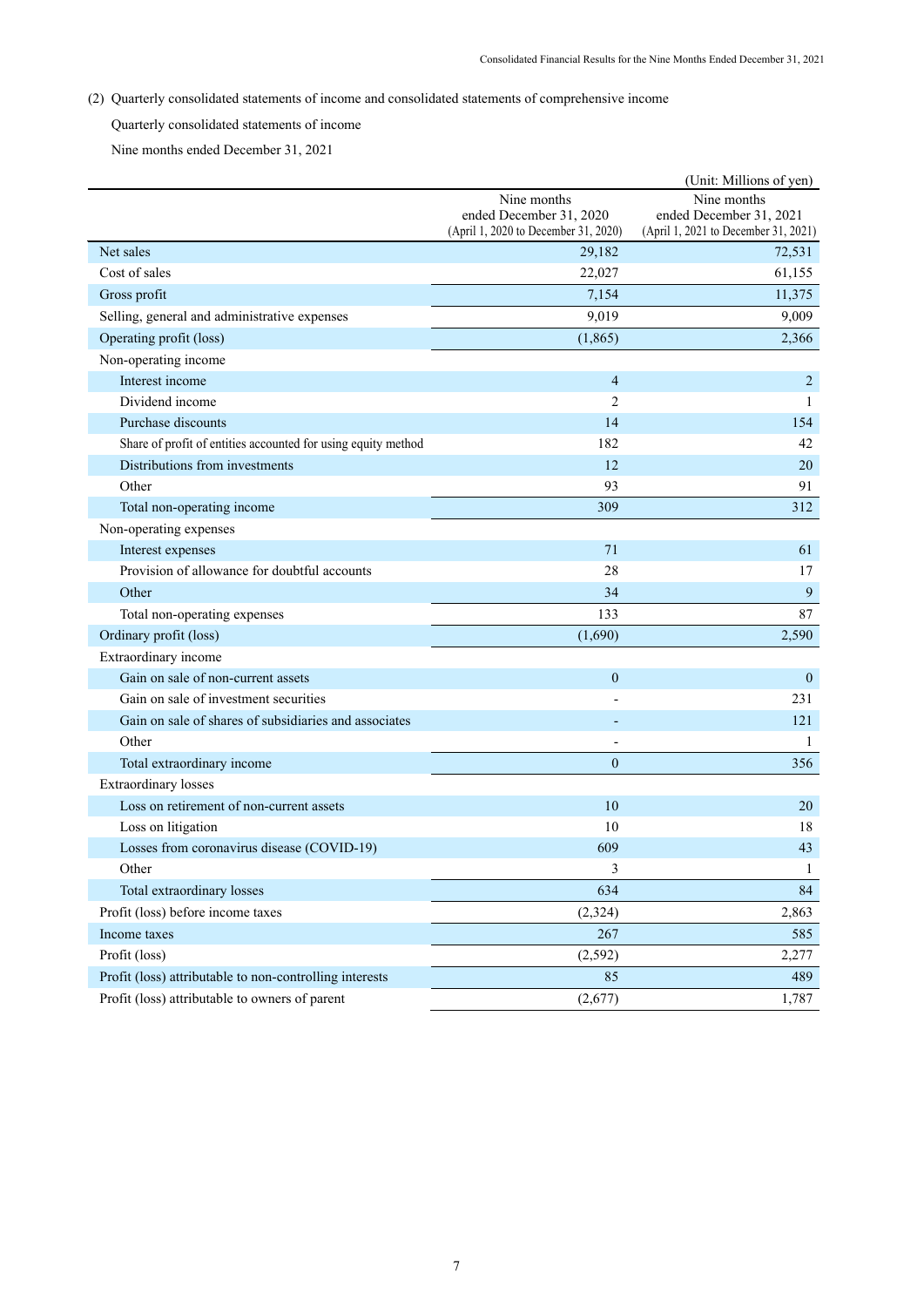Quarterly consolidated statements of comprehensive income

Nine months ended December 31, 2021

|                                                                |                                                                                | (Unit: Millions of yen)                                                        |
|----------------------------------------------------------------|--------------------------------------------------------------------------------|--------------------------------------------------------------------------------|
|                                                                | Nine months<br>ended December 31, 2020<br>(April 1, 2020 to December 31, 2020) | Nine months<br>ended December 31, 2021<br>(April 1, 2021 to December 31, 2021) |
| Profit (loss)                                                  | (2,592)                                                                        | 2,277                                                                          |
| Other comprehensive income                                     |                                                                                |                                                                                |
| Valuation difference on available-for-sale securities          | 26                                                                             | (77)                                                                           |
| Foreign currency translation adjustment                        | $\Omega$                                                                       | $\Omega$                                                                       |
| Remeasurements of defined benefit plans                        | $\mathbf{0}$                                                                   | (6)                                                                            |
| Total other comprehensive income                               | 27                                                                             | (82)                                                                           |
| Comprehensive income                                           | (2, 564)                                                                       | 2,194                                                                          |
| Comprehensive income attributable to                           |                                                                                |                                                                                |
| Comprehensive income attributable to owners of parent          | (2,658)                                                                        | 1,703                                                                          |
| Comprehensive income attributable to non-controlling interests | 94                                                                             | 491                                                                            |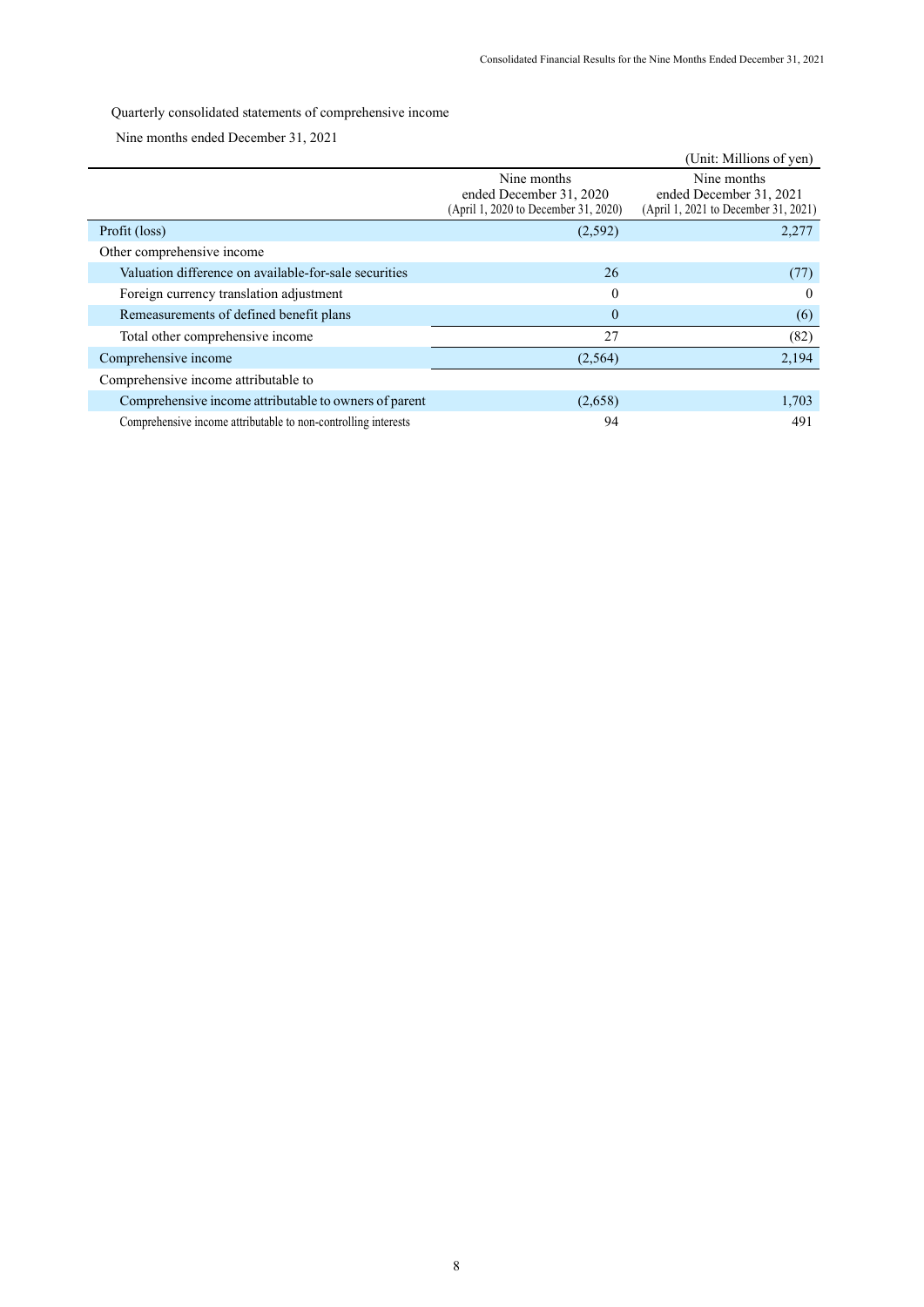# (3) Quarterly consolidated statements of cash flows

|                                                                                                          |                                                                 | (Unit: Millions of yen)                                         |
|----------------------------------------------------------------------------------------------------------|-----------------------------------------------------------------|-----------------------------------------------------------------|
|                                                                                                          | Nine months                                                     | Nine months                                                     |
|                                                                                                          | ended December 31, 2020<br>(April 1, 2020 to December 31, 2020) | ended December 31, 2021<br>(April 1, 2021 to December 31, 2021) |
| Cash flows from operating activities                                                                     |                                                                 |                                                                 |
| Profit (loss) before income taxes                                                                        | (2,324)                                                         | 2,863                                                           |
| Depreciation                                                                                             | 611                                                             | 526                                                             |
| Amortization of goodwill                                                                                 | 217                                                             | 189                                                             |
| Increase (decrease) in allowance for doubtful accounts                                                   | 16                                                              | 18                                                              |
| Increase (decrease) in provision for bonuses                                                             | (87)                                                            | (151)                                                           |
| Increase (decrease) in provision for bonuses for directors (and other officers)                          | (4)                                                             | (4)                                                             |
| Increase (decrease) in retirement benefit liability                                                      | 57                                                              | 32                                                              |
| Interest and dividend income                                                                             | (6)                                                             | (4)                                                             |
| Share of loss (profit) of entities accounted for using equity method                                     | (182)                                                           | (42)                                                            |
| Interest expenses                                                                                        | 71                                                              | 61                                                              |
| Decrease (increase) in trade receivables                                                                 | 8,487                                                           | (20, 450)                                                       |
| Decrease (increase) in inventories                                                                       | 733                                                             | 446                                                             |
| Increase (decrease) in trade payables                                                                    | (1,693)                                                         | 22,333                                                          |
| Decrease/increase in consumption taxes receivable/payable                                                | (716)                                                           | 402                                                             |
| Amortization of investments in capital                                                                   | 246                                                             | 189                                                             |
| Other, net                                                                                               | (306)                                                           | (1,929)                                                         |
| Subtotal                                                                                                 | 5,117                                                           | 4,481                                                           |
| Interest and dividends received                                                                          | 5                                                               | $\overline{4}$                                                  |
| Interest paid                                                                                            | (71)                                                            | (61)                                                            |
| Income taxes refund (paid)                                                                               | (186)                                                           | (247)                                                           |
| Net cash provided by (used in) operating activities                                                      | 4,865                                                           | 4,176                                                           |
| Cash flows from investing activities                                                                     |                                                                 |                                                                 |
| Purchase of property, plant and equipment                                                                | (252)                                                           | (719)                                                           |
| Proceeds from sale of property, plant and equipment                                                      | 4                                                               | $\theta$                                                        |
| Purchase of intangible assets                                                                            | (194)                                                           | (191)                                                           |
| Proceeds from redemption of investment securities                                                        |                                                                 | 109                                                             |
| Purchase of investment securities                                                                        | (44)                                                            | (65)                                                            |
| Proceeds from sale of investment securities                                                              | 43                                                              | 488                                                             |
| Purchase of shares of subsidiaries and associates                                                        | (99)                                                            | (10)                                                            |
| Proceeds from sale of shares of subsidiaries and associates                                              |                                                                 | 319                                                             |
| Payments for investments in capital                                                                      | (260)                                                           | (1, 199)                                                        |
| Loan advances                                                                                            | (47)                                                            | (0)                                                             |
| Proceeds from collection of loans receivable                                                             | 32                                                              | 34                                                              |
| Other, net                                                                                               | (100)                                                           | 16                                                              |
| Net cash provided by (used in) investing activities                                                      | (917)                                                           | (1,218)                                                         |
| Cash flows from financing activities                                                                     |                                                                 |                                                                 |
| Net increase (decrease) in short-term borrowings                                                         | 80                                                              | 1,210                                                           |
| Proceeds from long-term borrowings                                                                       | 710                                                             | 200                                                             |
| Repayments of long-term borrowings                                                                       | (3,990)                                                         | (3,150)                                                         |
| Purchase of treasury shares                                                                              | (365)                                                           |                                                                 |
| Dividends paid                                                                                           | (331)                                                           | (322)                                                           |
| Other, net                                                                                               | 147                                                             | (21)                                                            |
| Net cash provided by (used in) financing activities                                                      | (3,749)                                                         | (2,083)                                                         |
| Effect of exchange rate change on cash and cash equivalents                                              | $\overline{0}$                                                  | $\mathbf{0}$                                                    |
| Net increase (decrease) in cash and cash equivalents                                                     | 198                                                             | 875                                                             |
|                                                                                                          | 24,725                                                          |                                                                 |
| Cash and cash equivalents at beginning of period<br>Increase in cash and cash equivalents resulting from |                                                                 | 24,510                                                          |
| inclusion of subsidiaries in consolidation                                                               |                                                                 | 14                                                              |
| Cash and cash equivalents at end of period                                                               | 24,924                                                          | 25,400                                                          |